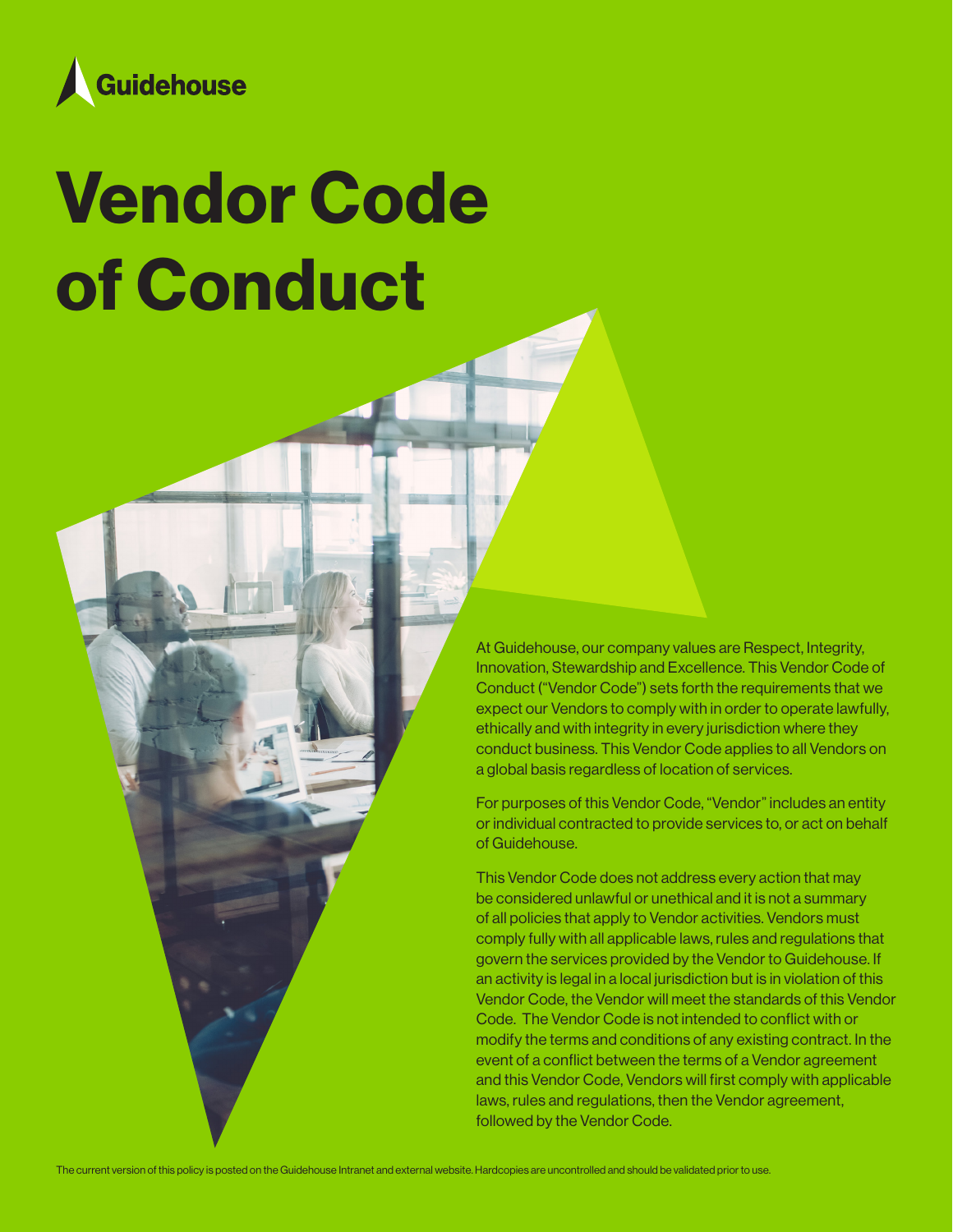#### Anti-Bribery & Anti-Corruption

Guidehouse will not tolerate bribery or any form of corruption. All Vendors must comply with all applicable anti-corruption laws and regulations, such as the U.S. Foreign Corrupt Practices Act and the U.K. Bribery Act. Vendors are prohibited from offering or making any improper payments of money or anything of value to domestic or foreign public officials or private sector (commercial) entities or their employees in order to improperly induce or secure any improper advantage. This prohibition applies even in locations where such activity may not violate local law.

Vendors are expected to exert due diligence to prevent and detect corruption in all business arrangements including partnerships, joint ventures, offset agreements, and the hiring of intermediaries such as agents or consultants.

## International Trade Sanctions Laws

All Vendors must conduct business in accordance with applicable laws, directives, and regulations related to international trade sanctions laws. This includes laws and regulations related to import and exports, sanctions, and anti-boycott regulations.

#### Antitrust Laws

Vendors must not fix prices or rig bids or engage in any other form of anti-competitive behavior with their competitors. Vendors may not improperly exchange current, recent, or future pricing information with competitors. The criminal provisions of the antitrust laws prohibit, among other things, any agreement between competitors regarding prices to be charged, competitive bidding, clients to be solicited or geographic areas to be served.

#### Employee Health and Safety Laws

Guidehouse is committed to providing a healthy and safe work environment. To that end, Vendors must comply fully with all health and safety laws, rules and regulations. It is the responsibility of all Vendors to prevent accidents by maintaining a safe work environment and following safe work procedures and practices.

It is Guidehouse policy to forbid the possession and use of illegal drugs by any Vendor while engaged on Guidehouse business or in the workplace. There is no valid reason ever to be in possession of a weapon or firearm while on Guidehouse property or at a client's premises.

#### Environmental Laws

Guidehouse's policy is that Vendors must strictly obey all applicable environmental laws and regulations. Any Vendor who knowingly or negligently violates requirements or prohibitions of such laws, including the stated conditions of approved permits, can be subject to substantial fines and penalties, both civil and criminal.

#### Gifts, Entertainment, & Hospitality

Vendors shall not offer any gifts, entertainment, or hospitality that are or could be perceived as bribes or that could by a reasonable third party be otherwise perceived as intended to improperly influence business decisions. Any gift, entertainment, or hospitality offered or accepted must be permitted by law and regulation, the recipient's organization, and must be reasonable in the ordinary course of business.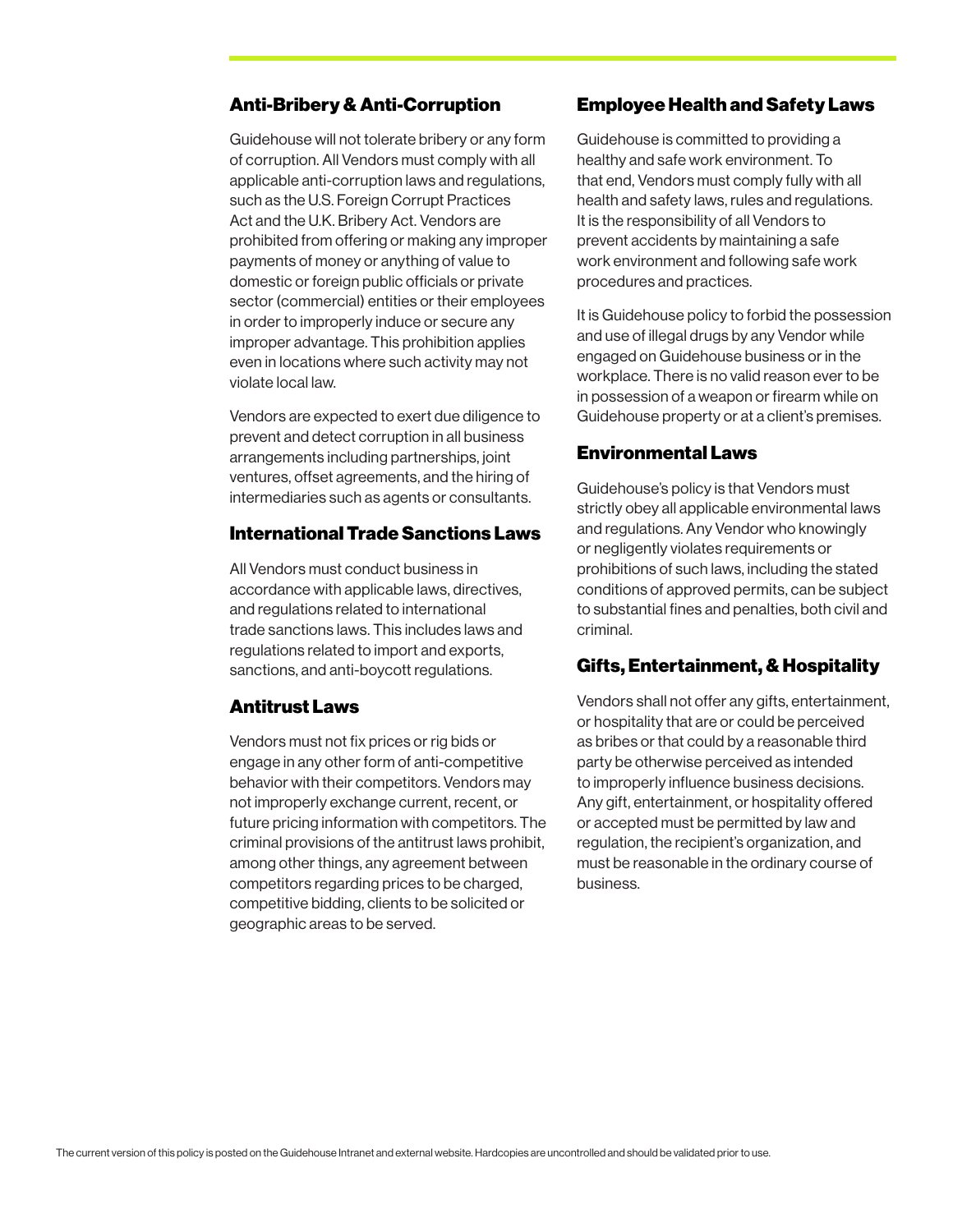# Anti-Human Trafficking and Anti-Modern Slavery

Guidehouse is committed to providing a work environment that treats individuals equitably and humanely and expects the same from its Vendors. Vendors may not use involuntary labor of any kind and must comply with minimum legal age and wage requirements. All workers must be provided a healthy and safe work environment. Vendors shall not destroy, conceal, confiscate, or otherwise deny employees' access to identity or immigration documentation; charge recruitment fees; use recruiting firms that fail to meet local labor laws; provide housing that fails to meet local safety or housing laws; fail to provide necessary employment documents in a language the employee understands. All Vendors must take steps to ensure that slavery and human trafficking are not taking place as part of their business or supply chains. Vendors are expected to fully comply with all anti-human trafficking and anti-modern slavery laws. For more information on Anti-Modern Slavery, please see www.guidehouse.com.

## Insider Trading

All Vendors must comply with insider trading laws. Vendors who have access to, or knowledge of, material nonpublic information from or about a client of Guidehouse are prohibited from buying, selling or otherwise trading in the client's stock or other securities.

# Conflicts of Interest

Business decisions should be made in the best interest of Guidehouse, not motivated by personal interest or gain of the Vendor. Vendors should avoid all conflicts of interest and should not participate in or promote any Guidehouse transaction, policy, or decision in which the Vendor has a financial interest or a personal interest in the matter. The Vendor should disclose any actual or potential conflicts involving Guidehouse.

## **Confidentiality**

Vendors must maintain the confidentiality of all information entrusted to them by Guidehouse, Guidehouse clients, or others with whom Guidehouse may conduct business, except when disclosure of such information is specifically authorized or required as a matter of law. Guidehouse's confidential information includes any information that has not been made available to the public that provides insight into its current or anticipated business activities. Confidential client information includes important nonpublic information entrusted to Guidehouse by its clients and other firms with which Guidehouse has business dealings.